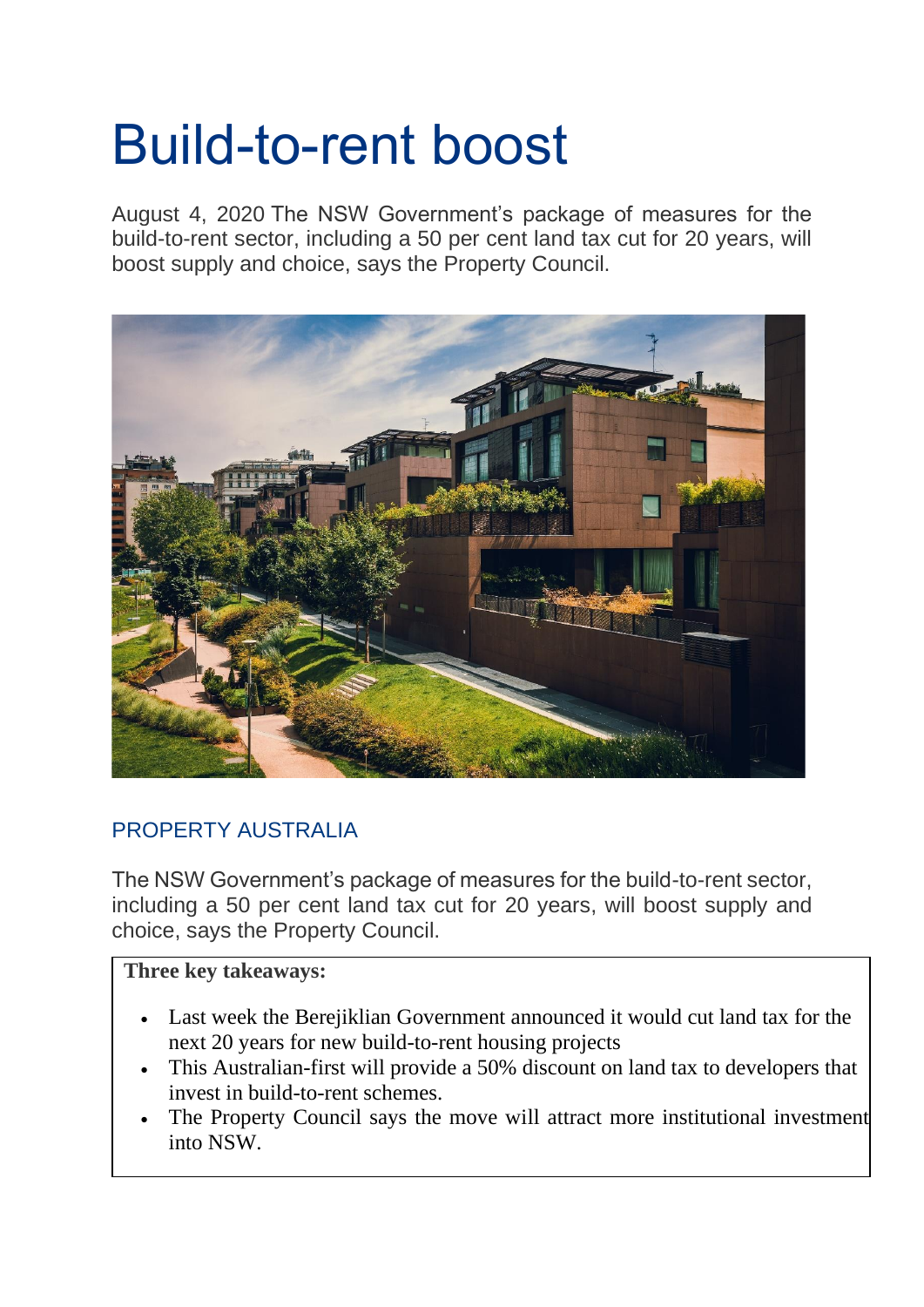Legislation delivering a 50 per cent land tax cut to build-to-rent developers will be tabled in New South Wales Parliament today.

NSW treasurer Dominic Perrottet has said the scheme will provide more housing options and greater certainty for renters, while also boosting construction and support jobs during the COVID-19 recovery.

To be eligible for the land tax discount, build-to-rent developments in metropolitan areas must include at least 50 units.

An exemption from foreign investor surcharges until 2040 will also encourage investment.

The Property Council has been a strong advocate for build-to-rent housing for its ability to provide more privately funded housing units and affordable rental housing.

Property Council chief executive Ken Morrison says the incentives will "help to attract institutional investment into new housing, giving the onethird of Australian households who rent their home more choice, certainty and better amenity".

"Build-to-rent improves the resident experience, can offer longer-term tenure, provides professional lease and facility management, while adding to the spectrum of rental housing options," Morrison says.

"This announcement is a very welcome shot in the arm for new housing construction and will supports jobs and investment as we rebuild and recover from the impact of COVID-19."

Build-to-rent has proven to be a successful model in the US and UK but remains in its infancy in Australia.

Mirvac has recently completed one of the first large-scale build-to-rent projects, LIV Indigo, at Olympic Park in Sydney. The development boasts pet grooming facilities, co-working spaces and a neighbourhood events schedule. Renters can paint their walls, put up artwork and don't have to pay an upfront bond.

In late July the [Queensland Government called for detailed project](https://www.treasury.qld.gov.au/programs-and-policies/build-to-rent-pilot-project/)  [proposals](https://www.treasury.qld.gov.au/programs-and-policies/build-to-rent-pilot-project/) for its build-to-rent pilot, which will see up to three affordable housing developments constructed in Brisbane.

In Victoria, the Property Council's stimulus plan called for changes to land tax settings to facilitate build-to-rent.